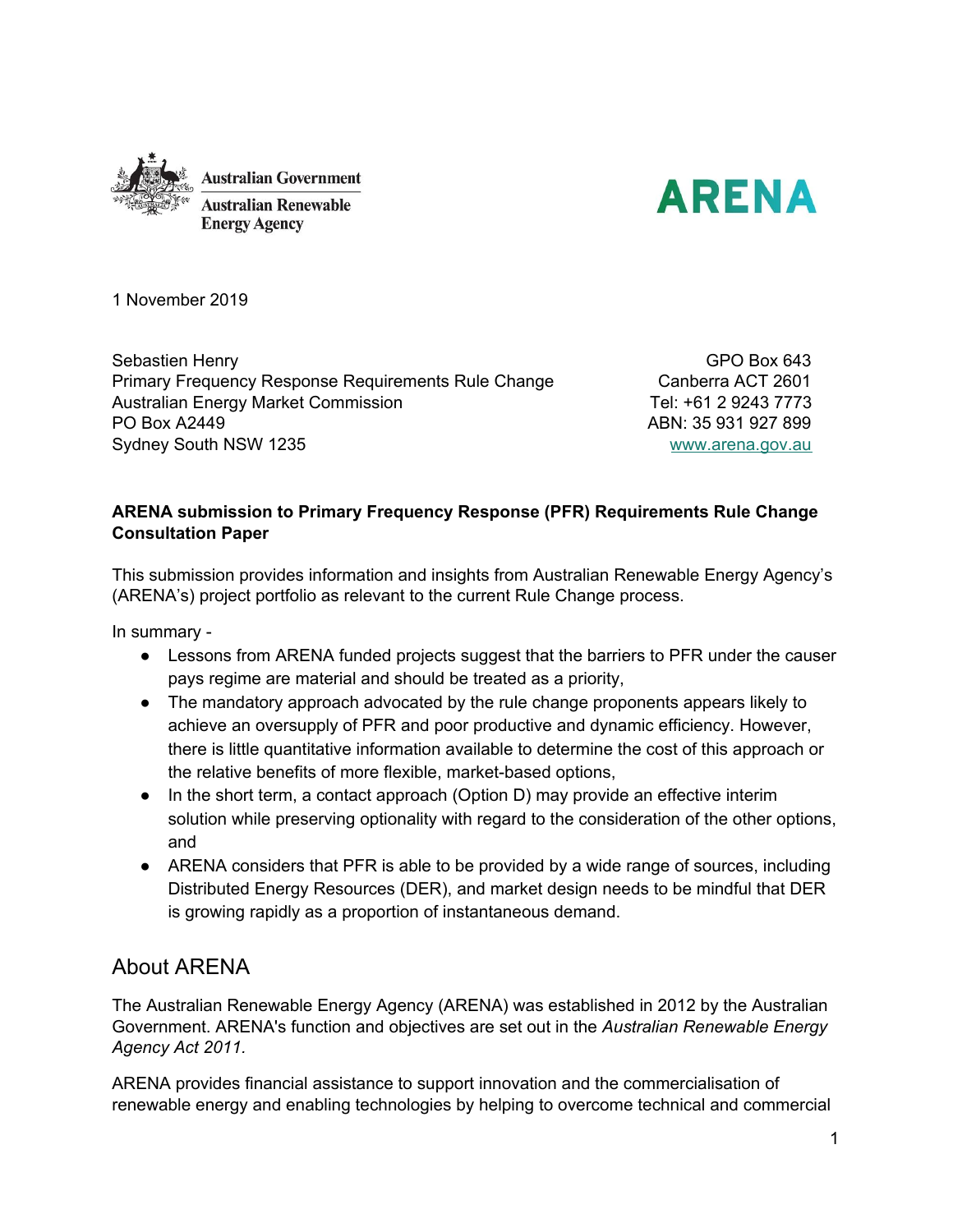barriers. A key part of ARENA's role is to collect, store and disseminate knowledge gained from the projects and activities it supports for use by the wider industry and Australia's energy market institutions.

ARENA funded projects and project outcomes relevant to the PFR Requirements rule change process are listed in Attachment A. ARENA has a number of projects in its pipeline which are exploring various aspects of frequency management in the context of the energy transition and we would welcome the opportunity to discuss how these could contribute to future market reforms.

# Response to the issues raised in the Consultation Paper

ARENA supports approaches to better incentivise primary frequency response (PFR) in the NEM and the AEMC's proposed assessment framework for the options presented (Options A - G). A key consideration for ARENA is the impact of different solutions on the cost of renewable energy and ultimately the cost of the energy transition to consumers.

The process by which incentives for effective PFR are established will contribute to learning around how other system services, that are likely to become more scarce in the energy transition, may be acquired (e.g. inertia). Ultimately the underlying consideration should be to ensure the right quantity of service is available at the right time and location at the lowest cost.

## Removing disincentives to providing PFR

Feedback from ARENA project proponents reinforces the view that the current causer pays regime acts as a disincentive to providing PFR. For example, it has been reported that the temporal mismatch between the Regulation FCAS spot price and causer pays liabilities leads to an incentive to hedge financially – by selling Regulation FCAS rather than providing PFR to avoid causer pays liabilities. ARENA therefore agrees that a first priority for reform is to remove disincentives to the provision of PFR by scheduled generators.

## Flexible whole-of-system solution

Frequency is a feature of the system as a whole rather than the performance of any individual generator. It therefore makes sense for PFR to be geographically neutral (within a region) with market participants able to balance portfolios of supply and demand across the market, rather than requiring each asset to have the same performance obligations. Such an approach should allow supply and demand to be balanced at the lowest cost and provide the maximum opportunity for lowest cost suppliers of PFR, including demand side resources.

Ideally, any price signals for PFR should be symmetrical to cost recovery charges (based on a causer pays principle) to allow the greatest opportunity for physical hedging within or between market participant asset portfolios.

## Determining an efficient volume of PFR

The requirement for PFR flows from the combined result of error in load forecasts and generation forecasts and dispatch compliance. PFR works alongside Regulation FCAS to maintain frequency within the NOFB while also making frequency more resilient to large imbalances. Ultimately, well functioning PFR could reduce requirements for Regulation and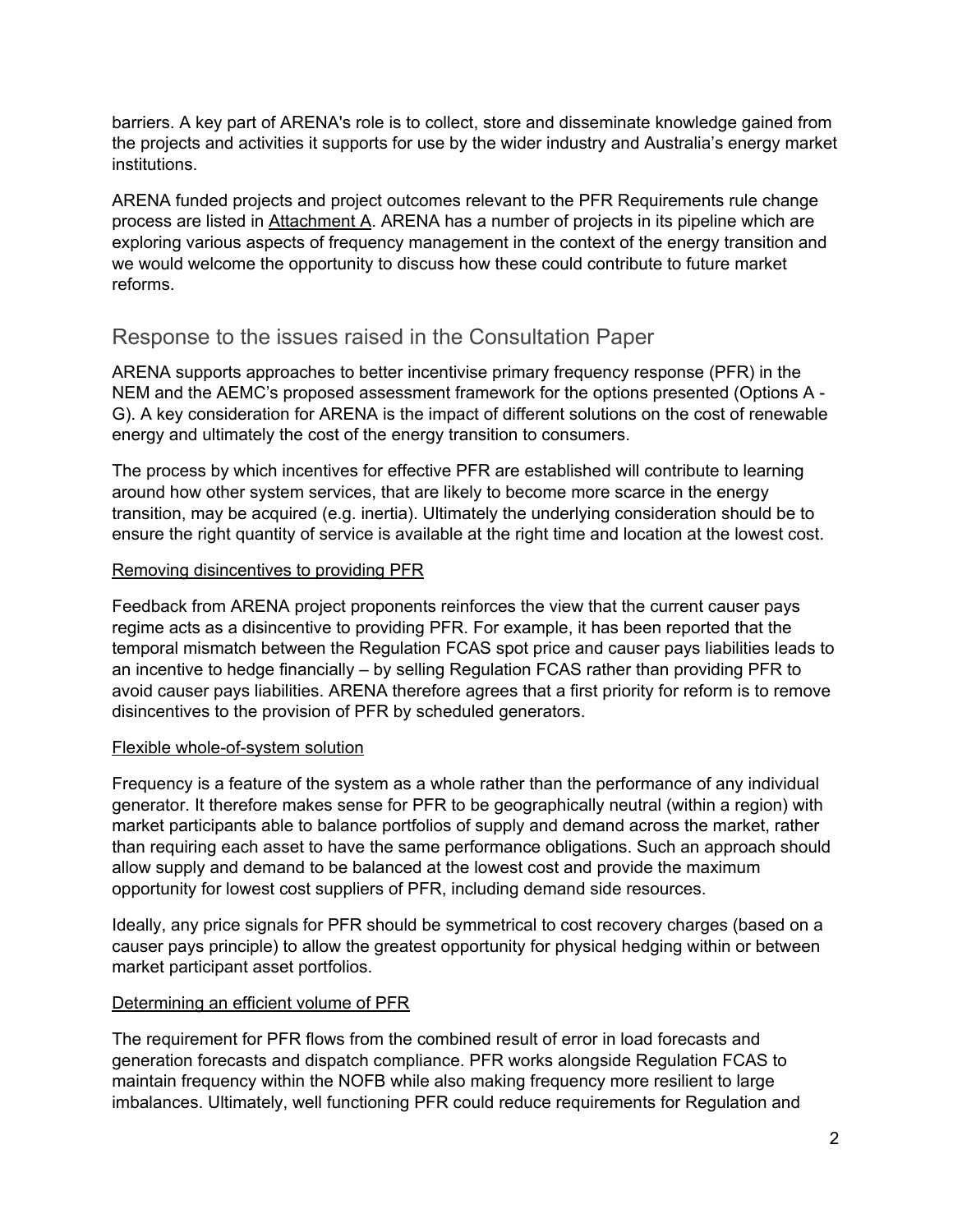Contingency FCAS, reducing costs for consumers while enhancing system security and resilience.

The PFR Requirements rule change process should consider how much PFR (MW per region) is actually required under current and possible future market conditions and ways that the overall requirement for PFR may be reduced in the future. A better understanding of this will allow for a more informed comparison of options including the benefits of flexible schemes that can adapt to changing system needs over time and can take advantage of new technologies and commercial approaches.

In the absence of any specific assessment, it may be concluded the likely required amount of PFR may be comparable to Regulation FCAS volumes - in the hundreds of MWs. This would imply that only a fraction of the NEMs generation fleet would be needed to be frequency responsive. If procured through a competitive, technology neutral process, requirements could be met at the lowest price and by the most capable service providers. This suggests that a mandatory approach applied to all generators risks a major oversupply and poor productive efficiency with increased costs to consumers.

#### Responding to changing volumes over time

Changes in the capability and make-up of the generation fleet and demand side resources may influence long run requirements for PFR.

For example, ARENA's short term forecasting trial (see Attachment A) will demonstrate reduced forecast error from variable renewable energy generation while reducing constraints on generation. AEMO's DER register and ARENA-supported VPP trials will provide greater visibility of DER resources. The AEMC's vision for a more symmetrical system of incentives for generators and load could also result in more accurate load forecasting and additional PFR capacity from DER (including roof-top solar, batteries, EVs and demand response).

These examples illustrate the potential role of complementary reforms and also the importance of ensuring that any new framework for PFR is flexible and able to respond to changing market conditions over time.

#### DER participation

The penetration of DER continues to grow rapidly and long term growth is difficult to predict. By way of example, it is noted that the preliminary outcomes of the 2019-20 ISP modelling have the central case growth rate for roof-top PV being higher than the 2018-19 high case. In addition, the range of potential DER penetration scenarios to 2040 has significantly widened.<sup>1</sup> In SA, minimum net demand has fallen to record lows due to growth in DER. $<sup>2</sup>$ </sup>

The approach of the rule change proponents does not account for DER providing a PFR service despite them being technically capable of doing so. ARENA considers that an efficient market design should be adaptable to a wide range of potential outcomes including very high penetrations of DER as a proportion of instantaneous demand. The approach of the rule change proponents, by relying solely on large-scale generators for PFR, seems to assume that

<sup>1</sup> [https://www.aemo.com.au/\[...\]/ISP-Prelim-Outcomes-presentation-10-Oct-2019.pdf](https://www.aemo.com.au/-/media/Files/Electricity/NEM/Planning_and_Forecasting/ISP/2019/ISP-Prelim-Outcomes-presentation-10-Oct-2019.pdf) (p.20)

<sup>2</sup> <https://energylive.aemo.com.au/News/South-Australia-new-minimum-demand-record>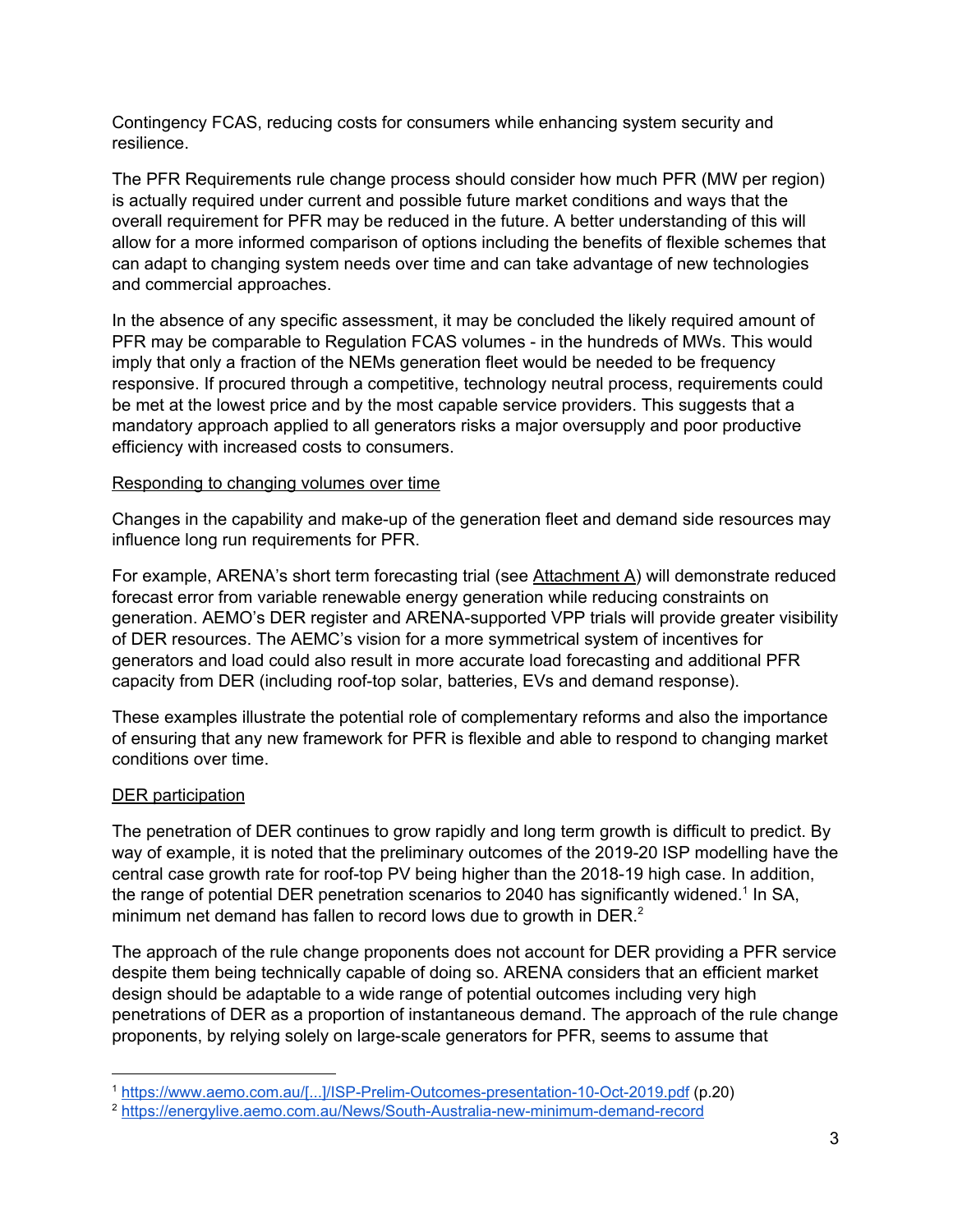large-scale generation will always maintain a material market share of instantaneous demand and this assumption could distort and undermine efficient market development through the energy transmission.

Projects within ARENA's project pipeline that are exploring the use of DER for managing frequency are listed in Attachment A. Other relevant projects in the market include the ActewAGL VPP currently providing 3 FCAS lower services, and Enel X participating in all 6 contingency FCAS markets. $3$  Baselines for DER PFR performance verification may be more complex for assets that are not currently scheduled in the energy market. However, ARENA expects that solutions can be built off current approaches to FCAS provision by unscheduled participants such as ActewAGL and Enel X.

#### Batteries as a source of fast and precise frequency response

Large-scale battery projects are demonstrating that they can provide fast, precise and reliable frequency response services. For example, Hornsdale Power Reserve has shown superior responsiveness compared to conventional steam turbines in responding to AGC dispatch instructions for Regulating FCAS.<sup>4</sup> The ARENA-supported Lake Bonney Battery project (see Attachment A) will demonstrate response to locally measured frequency as an offset to causer pays liabilities at the neighbouring wind farm. A key area of focus will be co-optimising battery operation with wind farm operation and AGC dispatch instructions.

Batteries are inherently capable of providing PFR services and the current fleet of existing and committed battery projects may be able to contribute to a material improvement in frequency stability in the short to medium term, especially in SA and Victoria. The proposed initial >200MW threshold proposed by AEMO will not capture these batteries as a resource but instead will require upgrades to older less capable generators. This seems to be an inefficient outcome that conflicts with the objective of achieving rapid improvements in frequency stability in the short term at the lowest cost.

## Contracting approaches to address short term needs

The AEMC's approach to this rule change must balance the need for urgent action to restore frequency performance in an efficient manner while providing for dynamic efficiency in the longer term. Feedback from ARENA project proponents indicates that a contracting approach (Option D) may receive broad interest, including from VRE generators, batteries and DER aggregators. This feedback also indicates that multi year contracting may be required to stimulate market interest and investment.

Any procurement process would need to factor in the differential cost of maintaining headroom seasonally and at different times of the day and any physical constraints (e.g. solar PV would not be able to provide services at night). A flexible approach that accommodated a wide range of potential supply sources is likely to achieve the required level of PFR at the lowest cost, while generating the greatest learning for industry stakeholders and policy makers. One approach may be for the procurer of PFR services to build a 'book' of different sources of supply across the contract period reflecting their varying availability at different times.

<sup>3</sup> [https://www.aemo.com.au/-/\[...\]/NEM-Registration-and-Exemption-List.xlsx](https://www.aemo.com.au/-/[...]/NEM-Registration-and-Exemption-List.xlsx) (Ancillary Services Tab)

<sup>4</sup> [https://arena.gov.au//\[...\]/presentation-large-scale-battery-storage-services-value-streams.pdf](https://arena.gov.au/assets/2019/07/presentation-large-scale-battery-storage-services-value-streams.pdf) (Slide 9)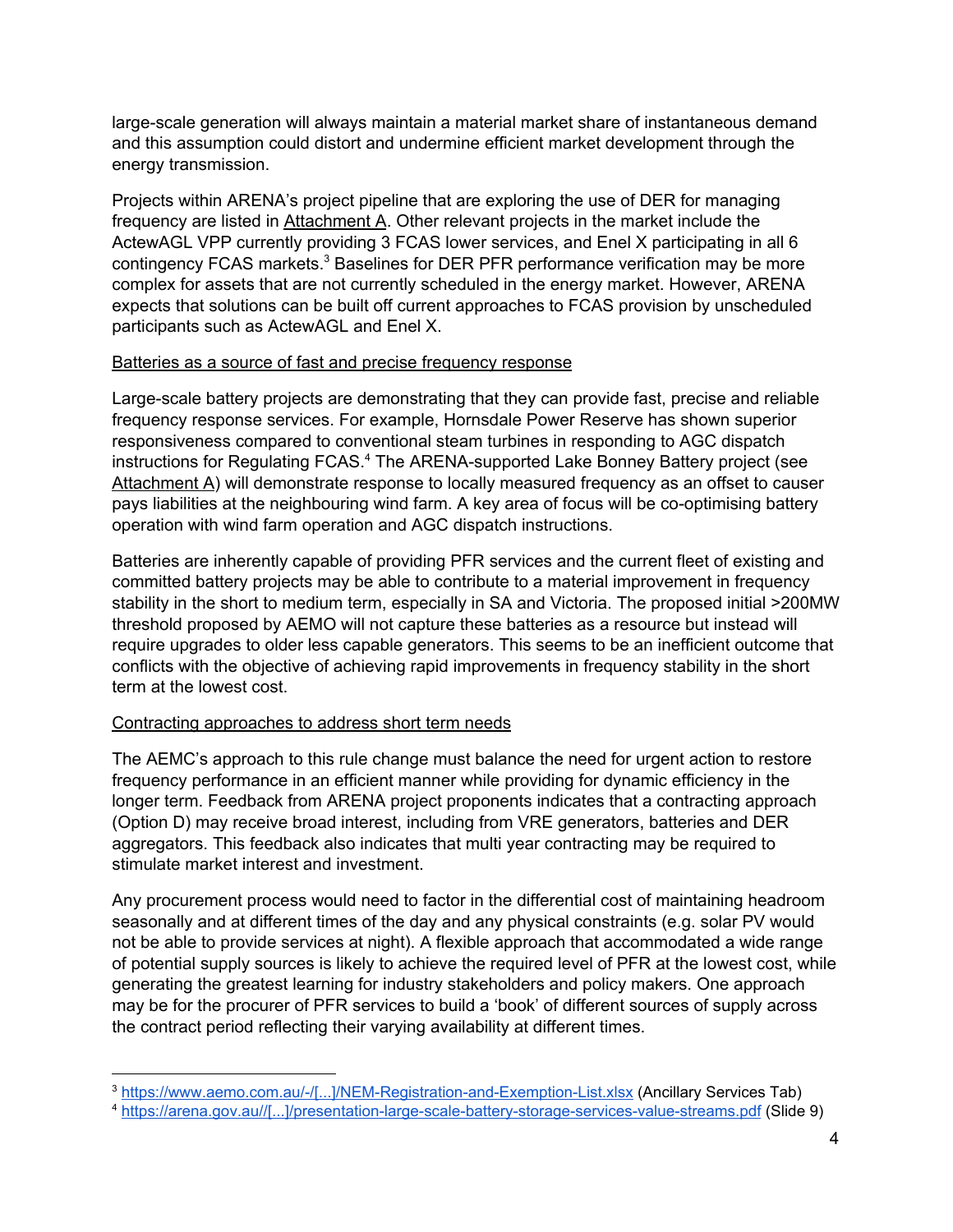If there are concerns over the capacity of a market-based approach to deliver the required services in a reasonable timeframe, it may be appropriate to have a backstop arrangement that allows AEMO to direct generators to provide the required level of service.

Following the agreement of a short term solution, ARENA considers that all options (A - G) should be open for consideration, noting the issues raised above.

Please contact Jon Sibley, Principal Policy Advisor ([jon.sibley@arena.gov.au](mailto:jon.sibley@arena.gov.au)) if you would like to discuss any aspect of ARENA's submission.

Yours sincerely

Darren Miller

Chief Executive Officer, ARENA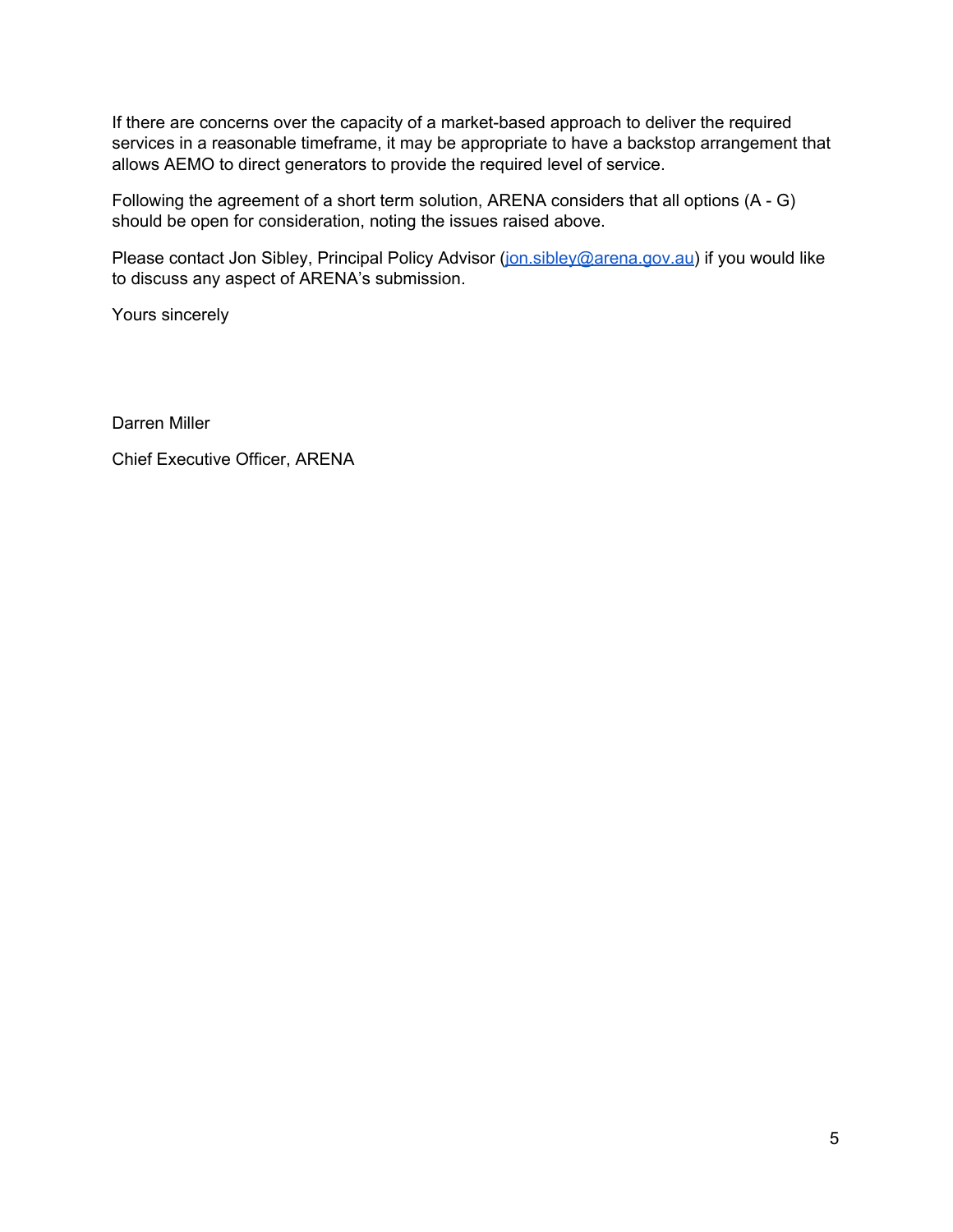Attachment A - ARENA funded projects and project outcomes relevant to the PFRR rule change process

| <b>Type</b>               | <b>Project title</b>                                                                                                                                           | <b>Project</b><br><b>Start Date</b> | <b>Key Demonstration Outcomes</b>                                                                                                                                                                                                                                                                                                                                                                                                                                                                                                                                                                   |
|---------------------------|----------------------------------------------------------------------------------------------------------------------------------------------------------------|-------------------------------------|-----------------------------------------------------------------------------------------------------------------------------------------------------------------------------------------------------------------------------------------------------------------------------------------------------------------------------------------------------------------------------------------------------------------------------------------------------------------------------------------------------------------------------------------------------------------------------------------------------|
| Portfolio<br>Report       | <b>Large-Scale Battery</b><br><b>Storage Knowledge</b><br><b>Sharing Report</b>                                                                                | On going                            | This report summarises the key lessons and innovation<br>opportunities for Large-Scale Battery Storage (LSBS)<br>projects in Australia based on specific project insights<br>gathered through the Australian Renewable Energy<br>Agency (ARENA), Aurecon's industry experience, and<br>publicly available information.                                                                                                                                                                                                                                                                              |
| Grid-scale<br>battery     | <b>ElectraNet Energy Storage</b><br>for Commercial<br><b>Renewable Integration</b><br>(ESCRI) Phase 2 (South<br><b>Australia</b> ) - Deployment<br>and Testing | October<br>2018                     | The ESCRI project is the first LSBS project in Australia to<br>operate in voltage source mode as a virtual synchronous<br>generator while grid connected (grid forming). It<br>generates revenue through energy arbitrage and<br>contingency FCAS services. The ESCRI battery provides<br>islanding service for the local network in conjunction with<br>the Wattle Point Wind Farm and rooftop PV. It also<br>provides System Integrity Protection Scheme (SIPS)<br>between SA and Victoria and reduces constraint on the<br>Heywood interconnector by providing Fast Frequency<br>Response (FFR). |
| Grid-scale<br>battery     | <b>Gannawarra Energy</b><br><b>Storage System (GESS)</b>                                                                                                       | January<br>2019                     | It is the first retrofit model where a LSBS was installed at<br>an existing renewable energy generator site (solar farm).<br>It generates revenue through energy arbitrage and<br>Regulation FCAS service.                                                                                                                                                                                                                                                                                                                                                                                          |
| Grid-scale<br>battery     | <b>Ballarat Terminal Station</b><br><b>Battery Energy Storage</b><br><b>System (BESS)</b>                                                                      | November<br>2018                    | It is the first standalone battery-based energy storage<br>asset in Australia. It generates revenue through energy<br>arbitrage, Contingency and Regulation FCAS services.                                                                                                                                                                                                                                                                                                                                                                                                                          |
| Grid-scale<br>battery     | <b>Lake Bonney LSBS</b>                                                                                                                                        | December<br>2019                    | This project aims to generate revenue through energy<br>arbitrage, Contingency and Regulation FCAS services. It<br>plans to reduce the curtailment of generation of Wind<br>Farm by working in tandem with the automated bidding<br>software that will be deployed alongside the battery. It<br>also aims to reduce its Causer Pays Factor and firm its<br>solar and wind portfolios to enable additional<br>opportunities for Power Purchase Agreements (PPAs)<br>with Commercial and Industrial (C&I) customers.                                                                                  |
| Short-term<br>forecasting | <b>Windlab Ltd</b>                                                                                                                                             | December<br>2018                    | Applying machine learning algorithms and custom<br>hardware (Light Detection and Ranging device) to refine<br>the accuracy of short-term forecasts at two Windlab sites.                                                                                                                                                                                                                                                                                                                                                                                                                            |
| Short-term<br>forecasting | <b>Industrial Monitoring &amp;</b><br><b>Control Pty Ltd</b>                                                                                                   | March<br>2019                       | Further developing CSIRO's cloud camera that is<br>currently used in remote applications adapting it for large<br>scale grid connected solar farms. The project will also<br>develop the Solar Power Ensemble Forecaster product                                                                                                                                                                                                                                                                                                                                                                    |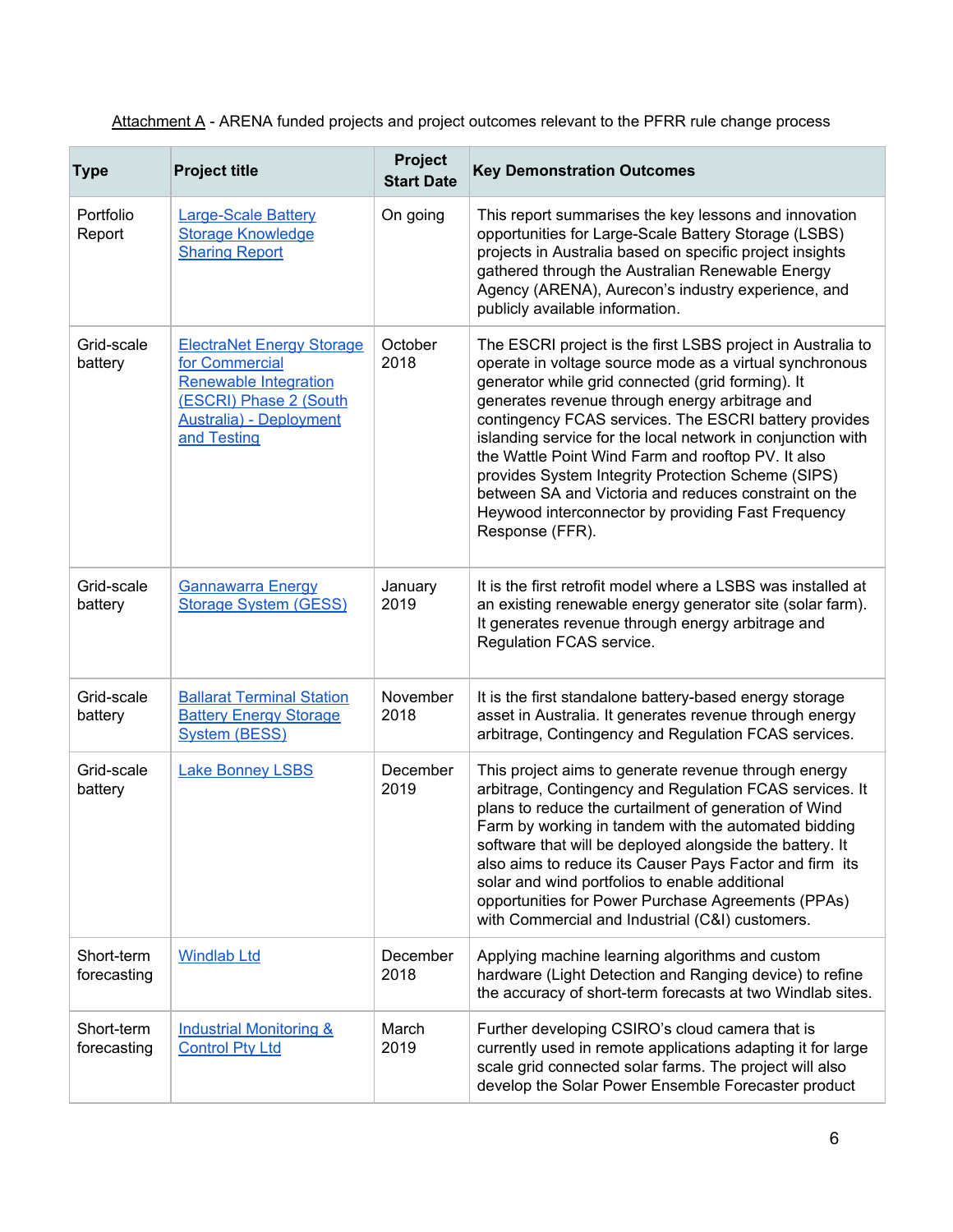|                           |                                                                |                   | with Uni Sa and UNSW, utilising satellite based and<br>statistical forecasting tools.                                                                                                                                                                                                                                  |
|---------------------------|----------------------------------------------------------------|-------------------|------------------------------------------------------------------------------------------------------------------------------------------------------------------------------------------------------------------------------------------------------------------------------------------------------------------------|
| Short-term<br>forecasting | <b>Meridian Energy Australia</b><br><b>Pty Ltd</b>             | January<br>2019   | Developing a real-time wind forecasting engine and<br>demonstrating forecasts at horizons greater than 5<br>minutes ahead, prepared through numerical weather<br>prediction and mesoscale models.                                                                                                                      |
| Short-term<br>forecasting | <b>Solar and Storage</b><br><b>Modelling Pty Ltd (Solcast)</b> | January<br>2019   | Delivering 8 stand-alone self-forecasting trials at<br>semi-scheduled farms in the NEM over a two year period.<br>Projects will leverage Solcast's global satellite based<br>nowcasting services, combined with real-time solar farm<br>SCADA data and sky-imagers to generate short-term<br>power output predictions. |
| Short-term<br>forecasting | <b>Advisian Pty Ltd</b>                                        | November<br>2018  | Advisian Digital will develop ensemble machine learning<br>models trained on historical data within a prediction<br>framework that considers a wide range of variables,<br>including cross-series information. They will be deployed<br>at wind and solar farms in QLD & SA.                                           |
| Short-term<br>forecasting | <b>DNV GL Pty Ltd</b>                                          | December<br>2018  | Deploying a multi-model wind forecasting approach at<br>Ararat Wind Farm using on-site feedback data and<br>weather models, plus development of advanced machine<br>learning capability for short time horizons.                                                                                                       |
| Short-term<br>forecasting | <b>Fulcrum 3D Pty Ltd (Wind</b><br>Project)                    | February<br>2019  | Developing turbine agnostic real time models using wind<br>data from site installed equipment to develop an accurate<br>wind and operational forecast for each turbine.                                                                                                                                                |
| Short-term<br>forecasting | Fulcrum 3D Pty Ltd (Solar<br>Project)                          | September<br>2018 | Fulcrum3D aim to generate and optimise solar farm<br>forecasts, using ground based sky imaging devices<br>(CloudCAMs) at Genex's Kidston 1 Solar Project. The<br>CloudCAMs and other solar farm data will allow<br>Fulcrum3D to submit self-generated forecasts into<br>AEMOs market dispatch system.                  |
| Short-term<br>forecasting | <b>Vestas Australian Wind</b><br><b>Technology Pty Ltd</b>     | March<br>2019     | Deployment of a forecasting tool that integrates plant<br>level data and other sensors, alongside short-term<br>weather forecasts and meteorological data to provide<br>accurate generation forecasts.                                                                                                                 |
| Short-term<br>forecasting | <b>Aeolius Wind Systems Pty</b><br>Ltd                         | January<br>2019   | Developing and demonstrating the capability and value of<br>a long-range dual doppler based forecasting system to<br>develop a precision wind power output forecast.                                                                                                                                                   |
| Short-term<br>forecasting | <b>Proa Analytics Pty Ltd</b>                                  | December<br>2018  | Demonstration of the Proa Forecasting System which<br>uses skycam, satellite, live data and weather forecasts at<br>three solar farms in different climate regions. The project<br>will also infrared skycam and satellite techniques to<br>improve cloud characterisation during both day and night.                  |
| Wind farm                 | <b>Hornsdale Wind Farm</b>                                     | Completed         | The success of this trial in providing frequency control                                                                                                                                                                                                                                                               |